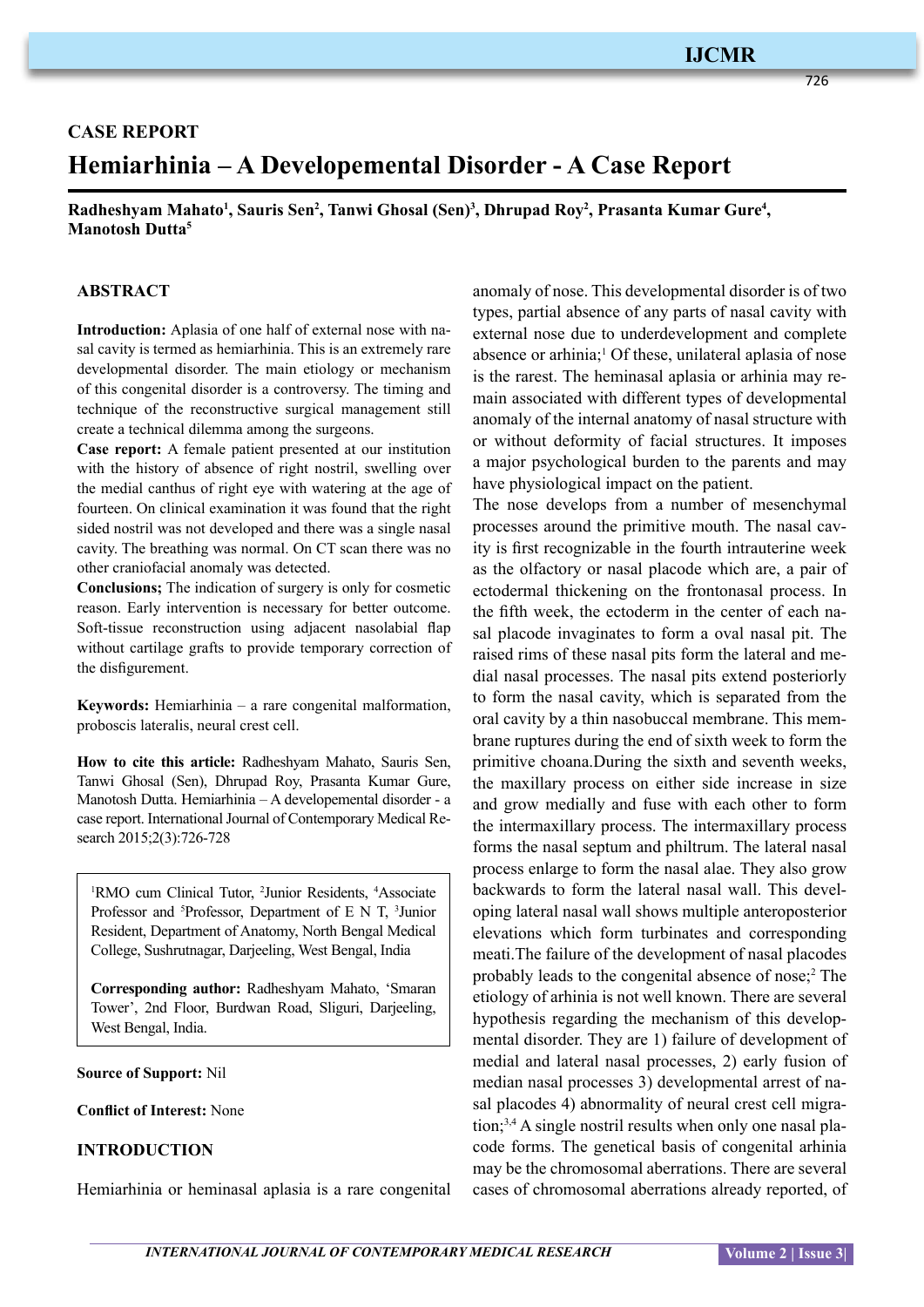which one patient identified with a 19Mb large deletion involving  $3q11-q13$ ;<sup>5</sup> Complete nasal aplasia or arhinia results from absence of development of nasal placodes, whereas hemiarhinia results from absence of development of one nasal placode;<sup>6</sup> These developemental anomalies of nose may be frequently associated with other craniofacial anomalies. Complete absence of nose or arhinia usually associated with absence of both olfactory nerves and partial arhinia leads to hypoplasia or absence of atleast one nostril and one olfactory nerve. There were also some cases reported with congenital absence of columella but septum and other nasal structure remained normal;<sup>7</sup>

## **CASE PRESENTATION**

A female (Figure-1) presented in the out patient door of Otorhinolaryngology department of North Bengal Medical College at the age of fourteen with the history of absence of right nostril. Swelling over the medial canthus of right eye with watering. The girl was the outcome of full-term normal delivery. She was 2200 grams at birth. The mother didn't take any medicines during pregnancy, no consanguinity between parents and no such abnormality was found in either of her parents' families. The girl was delivered in a primary health care unit in a village. No history of breathing or suckling problem was reported by the parents who were concerned only by the abnormally disfigured nose and swelling over the medial canthus of right eye. On examination, there was complete absence of the right side of the external nose and right nostril, while the upper bony third was looking normal. There was a soft, cystic swelling below the medial canthus of right eye which sometimes bursts and mucopurulent material comes out (according to patient party).There was hypertelorism in the right side. The girl was breathing normally with no respiratory distress or cyanosis. Other examination of the girl did not reveal any other abnormality; neither did the abdominal ultrasonography nor the echocardiography. Blood picture and liver functions were within normal ranges. The anomaly was explained to the parents. CT scan findings are shown in figure-2,3,4,5. Figure-1 is the clinical photograph with one nostril (right nostril absent), figure-2 shows single nasal cavity with the nasal septum markedly deviated towards right side, figure-3 shows well developed ethmoidal sinuses and normal orbit, figure-4 shows normal frontal sinus, figure-5 shows normal sphenoidal sinus.



**Figure-1:** Clinical photograph with one nostril (right nostril absent)



**Figure-2:** Shows single nasal cavity with the nasal septum markedly deviated towards right side; **Figure-3:** Shows well developed ethmoidal sinuses and normal orbit



**Figure-4:** Shows normal frontal sinus; **Figure-5:** shows normal sphenoidal sinus.

# **DISCUSSION**

To the best of our knowledge, this is the  $71<sup>st</sup>$  case of hemiarhinia reported worldwide. The previously reported cases of hemiarhiniashow strikingly similar features with most of them having concomitant ipsilateral proboscis lateralis;<sup>8</sup> In our case, the patient was a female and the aplastic half of the nose was on the right side, the parents were not relatives and they declined any family history of similar anomaly. There was no proboscis and the only associated extranasal anomaly was the small swelling over the medial canthus of right eye and slight hypertelorism.

The management of hemiarhinia is based on mainly reconstructive surgery. But the main challenging thing is the timing of surgery and the technique of the surgery. The timing of the surgery depends on the age of presentation, respiratory status of the patient and the cosmetic appearance of the patient after the surgery. Previous study suggests the early surgical intervention is better for cosmetic and psychological value;<sup>9</sup> Oni